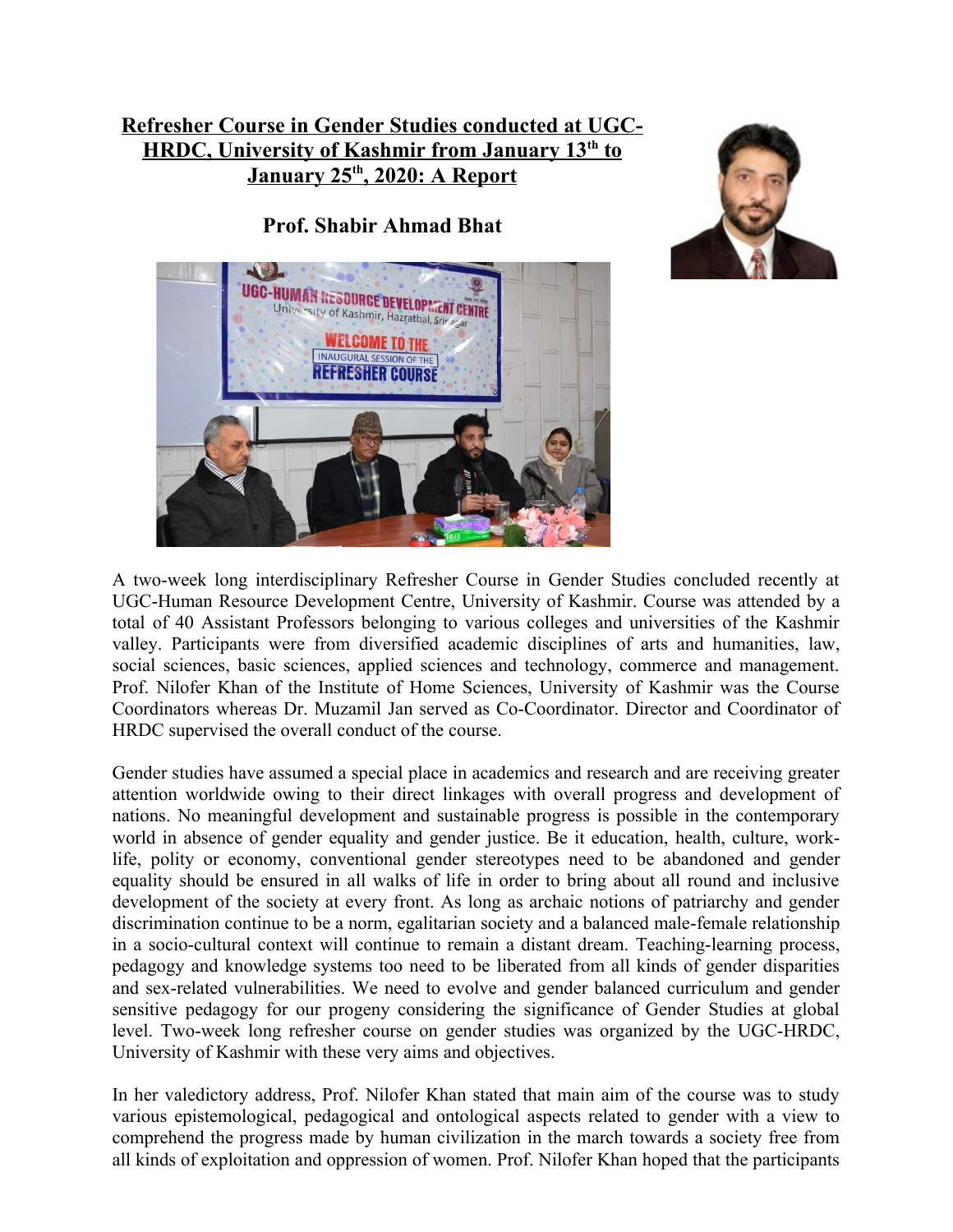would utilize the knowledge acquired through this course in their personal as well as official life and would contribute their bit in addressing the related issues at the societal, institutional, community, national as well as international level.

Prof. Shabir Ahmad Bhat, Director, UGC-HRDC, University of Kashmir in his address stated that the idea behind organizing this course was to make the participants understand the nuances of gender justice and its significance in the contemporary world so that they could spread awareness amjong their students and the society against systemic gender discrimination of all sorts. He emphasized that the participants of the course were provided with a platform where they could freely discuss the issues related to gender discrimination, women empowerment and emancipation that in turn could help them contribute towards a knowledge system and pedagogy free from all kinds of gender stereotypes. Prof. Shabir also hoped that the course will sensitize the participants effectively towards gender justice and power relations defining the male and female relationship in a socio-cultural context.

Assistant Coordinator, Dr. Muzamil Jan of the Institute of Home Sciences stated that faculty members who value, practice and espouse gender equality would definitely inspire their students to make their career decisions in an unbiased and unprejudiced manner. Dr. Muzamil Jan also furnished details of the resource persons invited and the topics related to gender studies covered during the two week long course that had commenced on January 13<sup>th</sup>, 2020.

Coordinator, UGC-HRDC, University of Kashmir, Dr. Mohammad Ishaq Geer while speaking at this occasion hoped that the course will be helpful to the participants in future in designing a gender-sensitive curriculum and teaching-learning process that in turn would be instrumental in bringing about positive social change towards an egalitarian society. He stated that various aspects related to gender specific vulnerabilities and sex-based disparities in terms of sociocultural, political, economical, health, education, job opportunities, leadership roles etc were discussed threadbare during the course.

Some of the resource persons who were invited to deliver lectures during this course included Prof. Nilofer Khan, Institute of Home Sciences, Prof. Mehraj-ud-din, Vice-Chancellor, Central University of Kashmir, Justice (Retd.) Bashir Ahmad Kirmani, former Judge, J&K High Court, Prof. Parveen Pandit, Controller of Examination, Central University of Kashmir, Prof. Nisar Ali, Former Dean, University of Kashmir, Dr. Abba Chauhan, Dept. of Sociology, University of Jammu, Dr. Nayeema Jabeen, SKAUST-Kashmir, Prof. Fozia S. Qazi, School of Mathematical Sciences, IUST, Awantipora, Prof. Abdul Majid Ganai, Department of Community Medicine, Govt. Medical College, Baramulla, Prof. S. Mufeed Ahmad, Prof. Mushtaq A. Darzi, Department of Management Studies, University of Kashmir, Mr. Ajaz-ul-Haque, EMMRC, Dr. Farrukh Faheem, Institute of Kashmir Studies, Dr. Javed Ahmad Dar, Dept. of Political Sciences, Dr. Muzamil Jan, Institute of Home Science, University of Kashmir. All the sessions were thought-provoking and raised new questions in the minds of the participants. I am confident it will go a long way in creating awareness about new issues and challenges in Gender Studies.

Some of the topics that were discussed during the two week long Refresher Course included Introduction to Gender Studies, Importance of Gender Audit in Higher Educational Institutions, patriarchy & Everyday Life: Issues & Challenges, gender & development, women in War & Armed Conflict, Gender & Entrepreneurship Development, Gender & Time Management Gender, Justice & Western Classical Tradition, Gender Based Violence, Law & Women's Movement, Gender & Property Rights in India, Gender & Property Rights in J&K, Gender